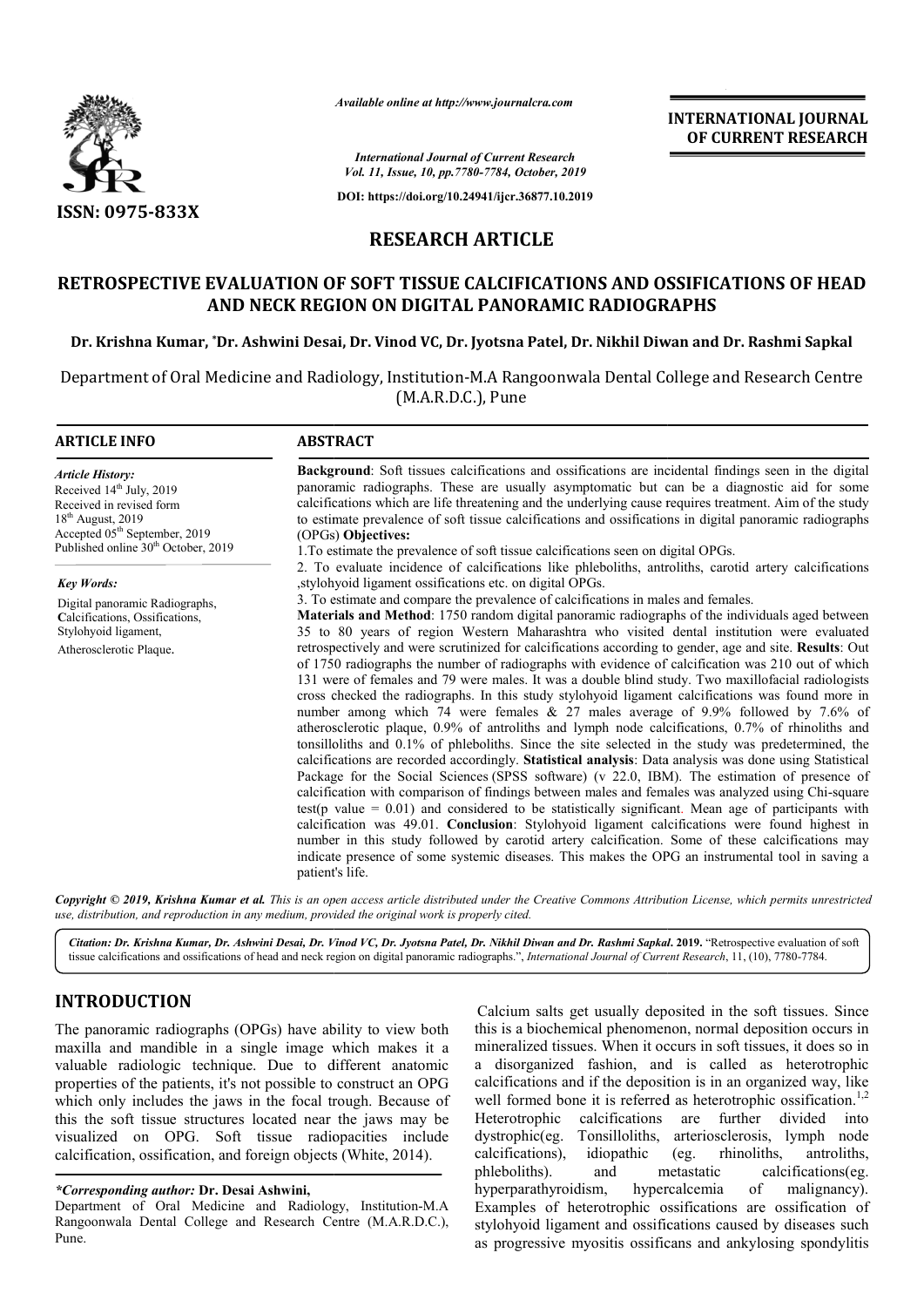(White, 2014) The present study is a retrospective study to evaluate the incidence of different types of calcifications of soft tissues on OPGs.

## **MATERIALS AND METHOD**

A retrospective study was carried out in which 1750 random digital OPGs of the individuals aged between 35 to 80 years within the period of June 2015 to June 2016 from the region Western Maharashtra who had visited dental institution and who were advised OPG were evaluated and calcifications and ossifications of soft tissues were scrutinized according to gender, age and site. Among 1750 individuals 899 were males and 851 were females. OPGs were recorded on Kodak CS9300. According to the study done by Vengalath J *et al* OPG was divided into 12 boxes, by a line drawn horizontally across the occlusal plane and other line parallel to above line at inferior border of mandible. Then three vertical lines were drawn, one is along the posterior aspect of ramus on both sides and the third one along the center in between these two lines. Calcifications were classified according to the site, number, distribution, appearance and shape seen evident in these boxes. The boxes were numbered as  $1 - 12$  and calcifications were recorded by taking their anatomical site and box into consideration and assigned them with numbers (Icoz, 2019) (Figure 1)

**Ossified stylohyoid ligament:** It appeared as a linear ossification extending from the region of the mastoid process and crossing the posterior-inferior aspect of ramus towards the hyoid bone $^{(1)}$ . Seeing in the box, such type of ossification is considered if it starts from  $1<sup>st</sup>$  box and extends to  $8<sup>th</sup>$  box or from  $6<sup>th</sup>$  to  $11<sup>th</sup>$  box (Figure 2 and Figure 4)

**Tonsillolith:** They are dystrophic calcifications caused due to chronic inflammation of tonsils. They appeared as clusters of small radio opacities either single or multiple seen over the oropharyngeal air space with or without overlapping the ramus (White, 2014). It is confirmed if present either in  $2<sup>nd</sup>$  or  $5<sup>th</sup>$  box. (Figure 3 shows bilateral tonsilloliths)

Sialolith: Calcification is identified as sialolith in the duct of submandibular gland if it appears as cylindrical and smooth in their outline (White, 2014). It is confirmed if present in the  $2<sup>nd</sup>$ or  $5<sup>th</sup>$  box.

**Rhinolith:** They occur due to deposition of nasal and inflammatory mineral salts by deposition around a nidus. They appear as homogenous or heterogeneous radiopacities<sup>(1)</sup> depending upon the nature of nidus and can be observed in the  $3<sup>rd</sup>$  or  $4<sup>th</sup>$  box on the medial aspect.(Figure 4)

**Antroliths:** They are idiopathic calcifications which appear similar to rhinoliths and are found in antrum of maxillary sinus (White, 2014) in the  $3^{rd}$  or  $4^{th}$  box (Figure 5)

**Calcified atherosclerotic plaque:** They are identified as vertical linear distribution sharply defined from surrounding soft tissues, present either superior or inferior to greater cornu of hyoid bone and adjacent to cervical vertebrae C3, C4, or the intervertebral space between them (White, 2014) They may be unilateral or bilateral and are considered if present in the box  $7<sup>th</sup>$  or  $12<sup>th</sup>$  box. (Figure 6 shows bilateral atherosclerotic plaques).

**Arteriosclerosis:** They occurs due to loss of elastic fibres followed by the deposition of calcium within the medial coat of the blood vessel. It is identified as calcification if it appeared as a parallel pair or thin, radiopaque lines which are described as pipe stem or tram track appearance (White, 2014) This is confirmed if present in  $8<sup>th</sup>$  or  $11<sup>th</sup>$  box.

**Phleboliths:** They are idiopathic calcifications which are intravascular thrombi. They appear as multiple concentric radiopaque and radiolucent rings, with homogenously radiopaque internal structure giving a bull's eye or target appearance (White, 2014) They are confirmed if present in  $8<sup>th</sup>$ or  $11<sup>th</sup>$  box (Figure 7).

**Lymph node calcification:** These are dystrophic calcifications caused by the chronically inflamed lymph nodes by various diseases. They have a lobulated appearance similar to outer shape of cauliflower<sup>(1)</sup> It is considered if present in  $8<sup>th</sup>$  or  $11<sup>th</sup>$ box which usually represents calcification of submandibular lymph node in that area.(Figure 8 shows calcification of submandibular lymph node).

## **RESULTS**

A total of 1750 OPG's were shortlisted randomly from the period of June 2015 to June 2016. The details of OPG i.e. age, gender was blinded to the primary investigator before handing over the data to the investigator. The OPG's were evaluated for calcifications and were tabulated and the data collected was entered in Microsoft Excel Sheet. This was submitted to two maxillofacial radiologist who had prior experience of hard and soft tissue calcifications. These investigators excluded some of the radiographs which had poor contrast and disparity in clarity. Out of 1750 radiographs the number of radiographs with evidence of calcification was 210( 21.0%). Data analysis was done using SPSS software (v 22.0, IBM). After examination it was found that 210 radiographs showed evidence of calcification. Out of these radiographs, 131 were radiographs of females and 79 of males.(Graph 1).Age ranging from 35 to 80 years were examined. Mean age of participants with calcification was 49.01 and without calcification was 46.74(Graph 2).

In the present study radiographs showing ossified stylohyoid ligament were majority in number with 9.9% followed by calcified atherosclerotic plaque with 7.1% where as study conducted by Vengalath J *et al* carotid artery calcifications were highest in number. Antroliths and lymph node calcifications were 0.9% ,rhinoliths and tonsilloliths were 0.7% and least among all were phleboliths with 0.6% (Graph 3). In 101 radiographs of stylohyoid ligament ossification, 74 were females and 27 were males and also in 75 radiographs of carotid artery calcification, 43 were males and 32 were females. The estimation of presence of calcification with comparison of findings between males and females was analyzed using Chi-square test(p value  $= 0.01$ ) and considered to be statistically significant.

## **DISCUSSION**

Soft tissue calcifications and ossifications are incidental findings usually seen on OPGs. They do not cause any signs and symptoms but some may be life threatening and the underlying cause requires treatment (White, 2014).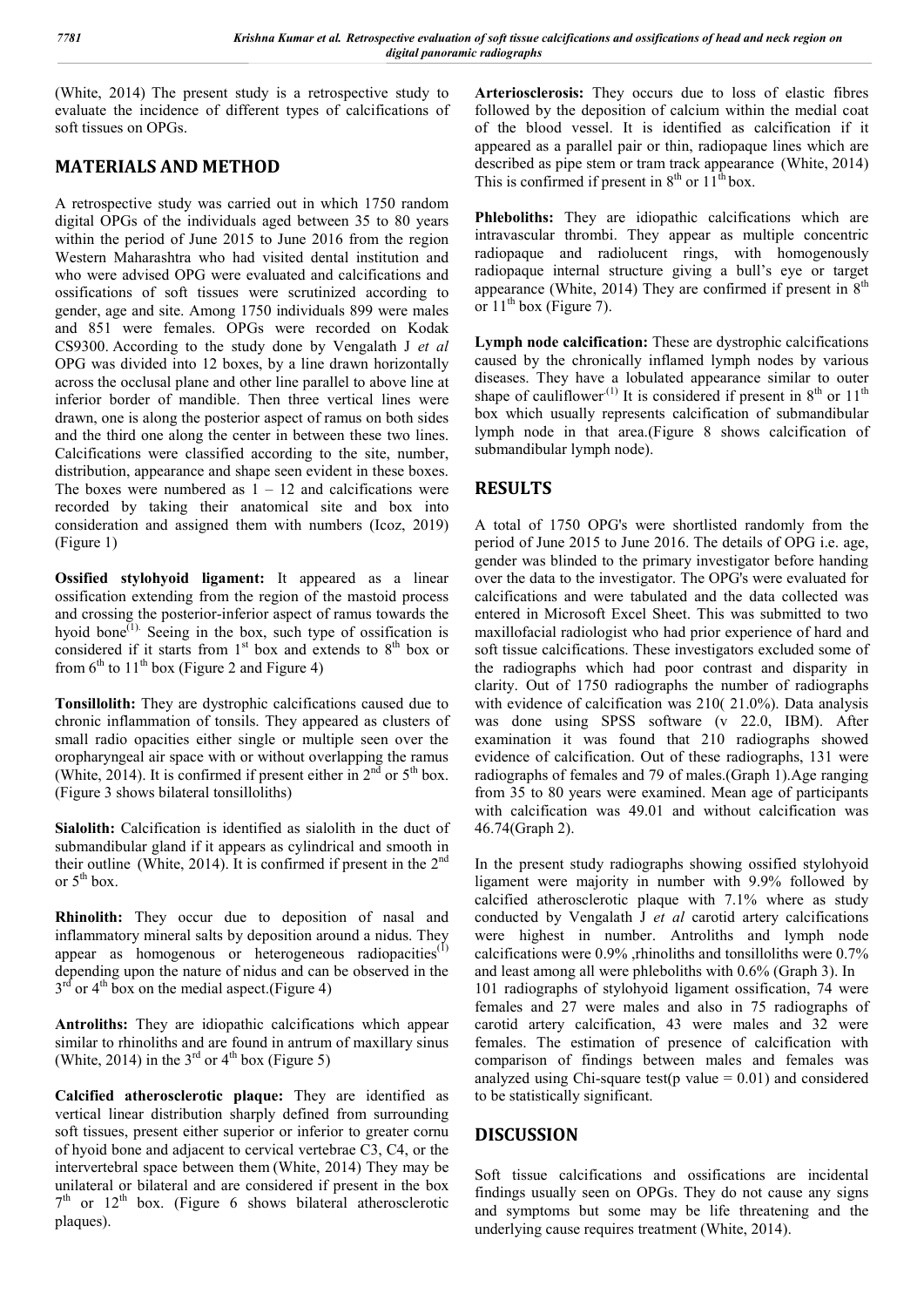

**Figure 2:Ossified stylohyoid ligament Figure 2:Ossified stylohyoid ligament**









**Graph 1. Distribution of different types of calcifications Graph 2. Distribution of calcifications in males and females**





**Figure 3:Bilateral tonsilloliths Figure 4:Rhinolith and Ossified stylohyoid ligament**



**Figure 5:Antrolith Figure 6: Bilateral calcified atherosclerotic plaque**



**Figure 7: Phleboliths Figure 8:Lymph node calcification** 

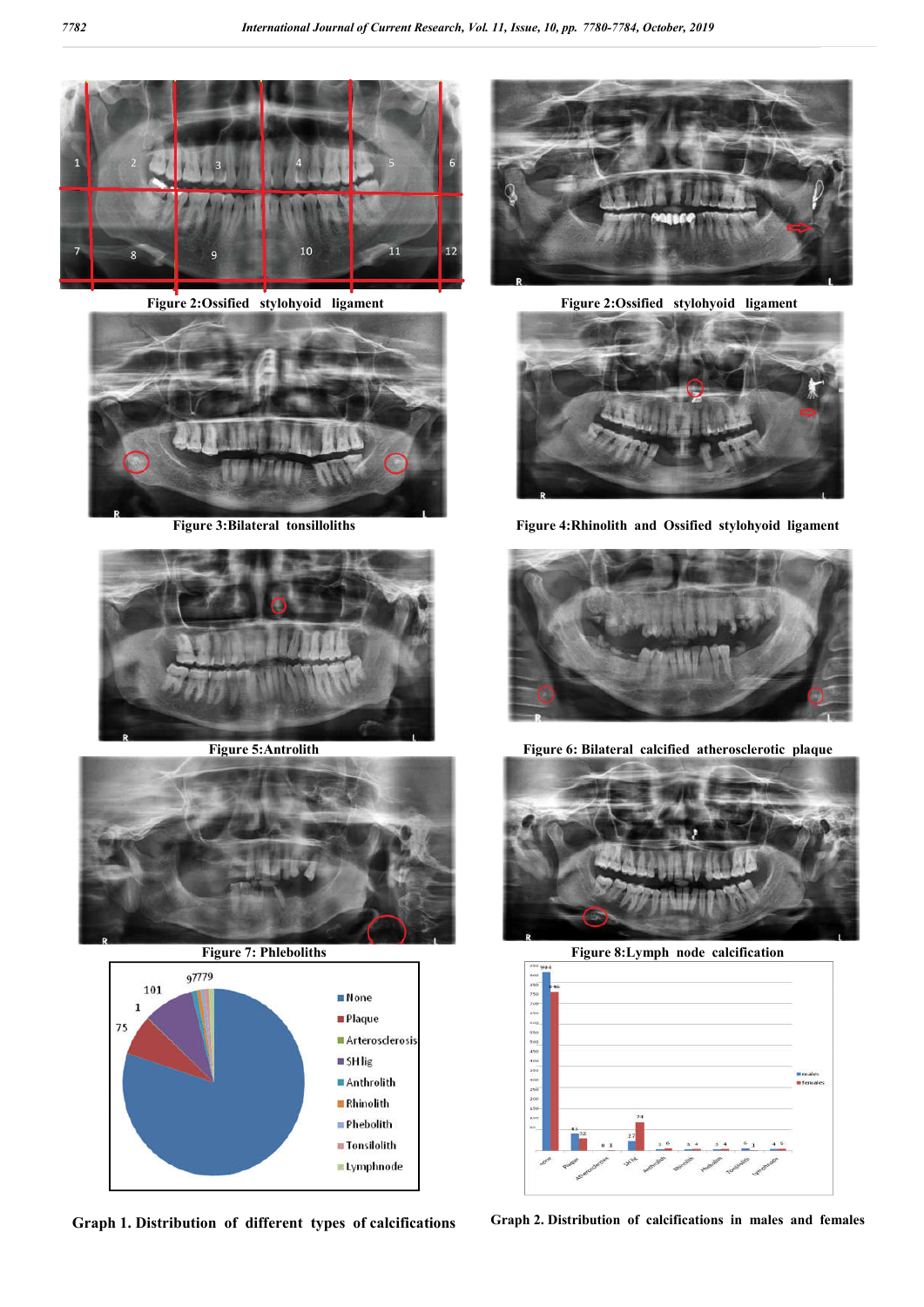

**Graph 3. Age range of patients with and without calcifications**

When superimposed over the bone, determination of whether the calcification is located in either the bone or the soft tissue is a complex task (Icoz, 2019; Rosana da Silva Berticelli, 2018) Among the lesions to be considered for the differential diagnosis are the carotid artery, lymph nodes, tonsillolith, oropharyngeal tissues, and stylohyoid ligament calcifications (Nasseh, 2016). Calcification which is formed within dead and degenerative tissue is referred as dystrophic. Calcification which results from the deposition of calcium in normal tissues ,with normal calcium serologic rates it is referred as idiopathic. Calcification which occurs by the precipitation of minerals inside normal tissues with high calcium serologic rates it is referred as metastatic (White, 2014; Icoz, 2019). In this study, the highest incidence was observed for stylohyoid ossification followed by atherosclerotic plaque, least was phleboliths. No images compatible with sialoliths and arteriosclerosis were found on the radiographs. In most of previous studies conducted so far carotid artery calcifications were found highest in number but in our study, the highest found was stylohyoid ossification (9.9%) and carotid atherosclerotic plaque was 7.1%.

The ossified styloid chain is an excessive or abnormal calcification component including elongation of the styloid process and calcification of the stylohyoid ligament (Rosana da Silva Berticelli, 2018). The average normal length of styloid process in adult ranges from 20 to 30 mm and more than this length is considered as elongation (Garay, 2014) It was first described by Marchetti Pietro (1652) (Fusco, 2012) and took the name of Dr. Watt Eagle (1937) to become known as Eagle's syndrome (Moon *et al*., 2014). Ossification of stylohyoid ligament usually extend from the base of the skull and most of the time occurs bilaterally. Usually ossification of stylohyoid ligament does not cause any symptoms only a few patients may have symptoms. A symptomatic ossified stylohyoid ligament referred to as Eagles Syndrome & panoramic radiography showing a length of 3cm or more is sufficient to confirm the diagnosis. Symptoms related to this ossified ligament are termed Eagles Syndrome which has two sub subtypes: (a)classic Eagles syndrome resulting from cranial nerve impingement and (b) carotid artery syndrome resulting from impingement on carotid vessels(White, 2014) T

Kusunoki *et al* published a article on a case of very elongated styloid process of 8cm in length with frequent throat pain for 10 years (Kusunoki *et al*., 2016). Also in the study conducted by K Machado de *et al* it showed prevalence of alterations in the morphology of the styloid process in patients with TMD (Andrade, 2012) However for patients with persistence symptoms , the treatment will be stylohyoidectomy (Weteid, 2015). Also Galal Omami conducted a study to investigate the prevalence and pattern of calcification of stylohyoid complex in Libyan population in which he found out of 3162 images, styloid process elongation were seen in 541 (17.2%) and also were seen more in females (Galal, 2018). The reason for the majority to be seen in females is not been found. In a study conducted by Ivonne *et al* tonsilloliths were found highest in number ,also in the study conducted by Icoz D *et al* in year 2019 they found tonsillolith highest in number with (2.5%) followed by carotid artery calcification(2%) ,sialoloth (1%)  $\&$ calcified lymph node( $0.6\%$ ). In our study tonsilloliths were of 0.7% (Icoz, 2019). In many studies conducted , carotid artery calcifications were more in number. In the study conducted by Vengalath *et al* also the highest incidence was observed for carotid artery calcifications and out of 132 radiographs ,90 were radiographs of females and 42 of males (Vengalath, 2014) where as in our study out of 75 radiographs, 43 radiographs were of males and 32 were of females. In year 2018, a study conducted by Ibrahim Nasseh *et al*, among 500 patients, carotid artery calcification were found in 34 cases (6.8%) among them 23 females (8.18%) & 11 males (5.02%) (Nasseh, 2018) Causes of atheromatous plaque might be hypertension, diabetic mellitus, improper exercise, obesity, high stress, inadequate blood supply. In one study done by Constantine *et al*. in the year 2019, carotid ultrasound was carried out in all patients of carotid artery calcifications. In this study prevalence of carotid stenosis on ultrasound was 15.4% in those with carotid artery calcification and 5.8% for those without carotid artery calcification on OPG. The most common cause of death worldwide is coronary heart disease, cancer and stroke. The dentist could be the first person to detect impending signs of atherosclerosis.

Phleboliths are almost always associated to hemangiomas. Therefore, the existence of a hemangioma can lead a professional to research the presence of such calcifications. Regarding numbers, phleboliths are multiple. They do not have a specific location. In our study, we had only one case of phleboliths (0.1%). It is important to point out that the radiographic findings of phleboliths in soft tissues in the region of the head and neck are evidence of the presence of vascular lesions.(4) Also we found 0.9% of lymph node calcification. Calcification in lymph nodes occurs due to chronically inflamed nodes because of various diseases (White, 2014).

Hence the dentists careful evaluation can make the OPG which is an imaging tool an economical tool for timely advise on the patient's medical health.

#### **Conclusion**

Panoramic radiographs routinely requested by dentists can precociously detect the presence of calcifications in soft tissues, such as salivary glands, vessels, and muscles, and to the presence of carotid atheromas, which may help avoid or precociously treat serious arteriopathies, myositis and sialadenitis, in asymptomatic conditions. The knowledge of anatomy by dental surgeons affords early diagnoses through examinations of routine dental images.